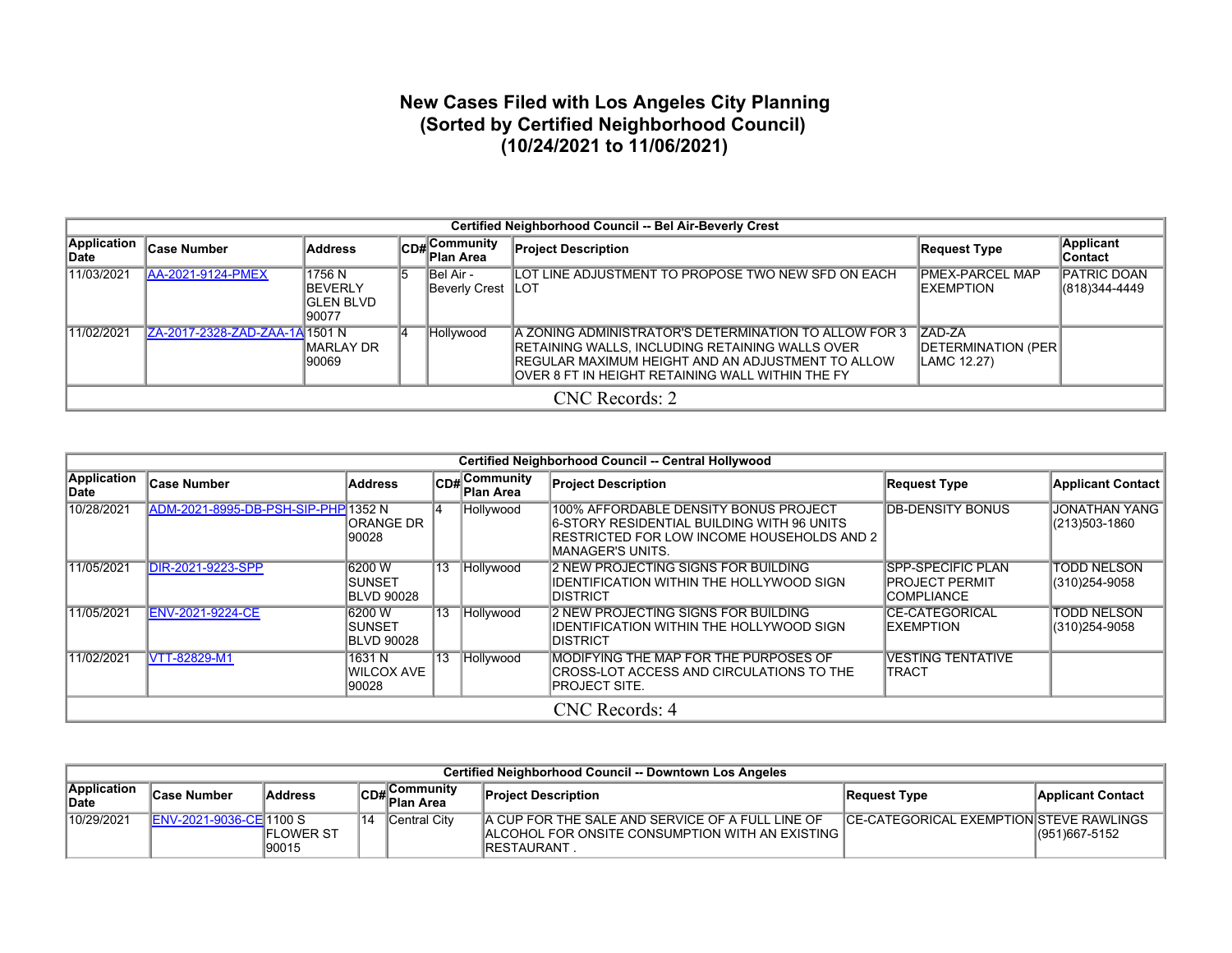| 10/29/2021 | 4-2021-9035-CUBI1100 S | 14 | Central City | A CUP FOR THE SALE AND SERVICE OF A FULL LINE OF                        | <b>ICUB-CONDITIONAL USE</b> | <b>ISTEVE RAWLINGS</b> |
|------------|------------------------|----|--------------|-------------------------------------------------------------------------|-----------------------------|------------------------|
|            | <b>FLOWER ST</b>       |    |              | <b>ALCOHOL FOR ONSITE CONSUMPTION WITH AN EXISTING BEVERAGE-ALCOHOL</b> |                             | (951)667-5152          |
|            | 190015                 |    |              | IRESTAURANT                                                             |                             |                        |

## CNC Records: 2

|                     | Certified Neighborhood Council -- Echo Park |                        |    |                                              |                                                                                                                     |                                                  |                                      |  |  |  |  |  |  |
|---------------------|---------------------------------------------|------------------------|----|----------------------------------------------|---------------------------------------------------------------------------------------------------------------------|--------------------------------------------------|--------------------------------------|--|--|--|--|--|--|
| Application<br>Date | ∣Case Number                                | <b>Address</b>         |    | CD# Community Plan<br>∥Area                  | <b>Project Description</b>                                                                                          | <b>Request Type</b>                              | <b>Applicant Contact</b>             |  |  |  |  |  |  |
| 10/29/2021          | ENV-2021-9048-CE 2146 W                     | ISUNSET BLVD<br>190026 | 13 | ISilver Lake - Echo<br>Park - Elysian Valley | A CUP FOR THE SALE AND SERVICE OF A FULL LINE<br><b>OF ALCOHOL FOR OFF-SITE CONSUMPTION FOR A</b><br>IGROCERY STORE | <b>ICE-CATEGORICAL</b><br><b>IEXEMPTION</b>      | <b>RAMON BAJUIO</b><br>(310)562-5382 |  |  |  |  |  |  |
| 10/29/2021          | ZA-2021-9046-CUB 2146 W                     | ISUNSET BLVD<br>190026 | 13 | ISilver Lake - Echo<br>Park - Elysian Valley | A CUP FOR THE SALE AND SERVICE OF A FULL LINE<br><b>OF ALCOHOL FOR OFF-SITE CONSUMPTION FOR A</b><br>IGROCERY STORE | ICUB-CONDITIONAL USE<br><b>IBEVERAGE-ALCOHOL</b> | <b>RAMON BAJUIO</b><br>(310)562-5382 |  |  |  |  |  |  |
|                     |                                             |                        |    |                                              | CNC Records: 2                                                                                                      |                                                  |                                      |  |  |  |  |  |  |

|                     |                                     |                                                  |    |                                                                                     | Certified Neighborhood Council -- Foothill Trails District                                                                                                                                                         |                                                                   |                                                  |
|---------------------|-------------------------------------|--------------------------------------------------|----|-------------------------------------------------------------------------------------|--------------------------------------------------------------------------------------------------------------------------------------------------------------------------------------------------------------------|-------------------------------------------------------------------|--------------------------------------------------|
| Application<br>Date | Case Number                         | <b>Address</b>                                   |    | CD# Community Plan<br>lArea                                                         | <b>Project Description</b>                                                                                                                                                                                         | <b>Request Type</b>                                               | <b>Applicant</b><br>Contact                      |
| 10/28/2021          | CPC-2021-9000-VZC-ZV-CU-SPR 12121 W | FOOTHILL BLVD<br>191342                          |    | Sunland - Tujunga -<br>Lake View Terrace -<br>Shadow Hills - East<br>La Tuna Canyon | THE PROPOSED PROJECT INCLUDES THE<br>IDEMOLITION OF THE EXISTING RESIDENTIAL<br><b>ISTRUCTURE, GARAGE, CARPORT, BARN AND</b><br><b>ISCRAPING THE SCATTERED MATURE TREES</b><br>AND WHAT APPEARS TO BE A JUNK YARD. | VZC-VESTING ZONE<br><b>ICHANGE</b>                                | <b>STACY</b><br><b>BRENNER</b><br>(818) 970-5710 |
| 10/26/2021          | DIR-2021-8925-SPP                   | 9686 N<br><b>ISTONEHURST</b><br>IAVE 91352       |    | Sunland - Tujunga -<br>Lake View Terrace -<br>Shadow Hills - East<br>La Tuna Canyon | CONVERSION OF (E) 1,279 S.F. GARAGE TO<br>LIVING SPACE, CONSTRUCTION OF (N)<br>GARAGE ATTACHED TO (E) ADU AT REAR OF<br>ISFD.                                                                                      | ISPP-SPECIFIC PLAN<br><b>PROJECT PERMIT</b><br><b>ICOMPLIANCE</b> | <b>ART</b><br>BARSEGIAN<br>(818)407-8921         |
| 10/26/2021          | <b>ENV-2021-8926-CE</b>             | 9686 N<br><b>ISTONEHURST</b><br><b>AVE 91352</b> |    | Sunland - Tujunga -<br>Lake View Terrace -<br>Shadow Hills - East<br>La Tuna Canyon | CONVERSION OF (E) 1,279 S.F. GARAGE TO<br>LIVING SPACE, CONSTRUCTION OF (N)<br>GARAGE ATTACHED TO (E) ADU AT REAR OF<br>ISFD.                                                                                      | <b>CE-CATEGORICAL</b><br><b>EXEMPTION</b>                         | <b>ART</b><br><b>BARSEGIAN</b><br>(818)407-8921  |
| 10/28/2021          | <b>ENV-2021-9001-EAF</b>            | 12121W<br>FOOTHILL BLVD<br>191342                | 17 | Sunland - Tujunga -<br>Lake View Terrace -<br>Shadow Hills - East<br>La Tuna Canyon | THE PROPOSED PROJECT INCLUDES THE<br><b>IDEMOLITION OF THE EXISTING RESIDENTIAL</b><br>STRUCTURE, GARAGE, CARPORT, BARN AND<br>SCRAPING THE SCATTERED MATURE TREES<br>IAND WHAT APPEARS TO BE A JUNK YARD.         | EAF-ENVIRONMENTAL<br><b>ASSESSMENT</b>                            | <b>STACY</b><br><b>BRENNER</b><br>(818) 970-5710 |
|                     |                                     |                                                  |    |                                                                                     | CNC Records: 4                                                                                                                                                                                                     |                                                                   |                                                  |

|                      | Certified Neighborhood Council -- Glassell Park |                                                            |  |                                                    |                                                                                                                                                                                          |                                                         |                                                                   |  |  |  |  |  |
|----------------------|-------------------------------------------------|------------------------------------------------------------|--|----------------------------------------------------|------------------------------------------------------------------------------------------------------------------------------------------------------------------------------------------|---------------------------------------------------------|-------------------------------------------------------------------|--|--|--|--|--|
| Application<br>∣Date | ∣Case Number                                    | <b>Address</b>                                             |  | $\left \mathsf{CDH}\right $ Community<br>Plan Area | <b>Project Description</b>                                                                                                                                                               | Request Type                                            | <b>Applicant Contact</b>                                          |  |  |  |  |  |
| 11/03/2021           | DIR-2021-9125-ACI                               | <b>2910 W SAN</b><br><b>FERNANDO</b><br><b>IROAD 90065</b> |  | Angeles                                            | INortheast Los INEW 370- UNIT MULTI-FAMILY APARTMENT<br><b>IPROJECT TO INCLUDE 31 VERY LOW</b><br>IAFFORDABLE UNITS. AMENDMENT TO COUNCIL<br>I''T" INSTRUCTIONS TO REMOVE CONDITION 1.B. | <b>IACI-AMENDMENT TO</b><br><b>COUNCIL INSTRUCTIONS</b> | <b>IGRANT</b><br>WILLIAMS/FAIRFIELD<br> RESIDENTIAL (949)885-6541 |  |  |  |  |  |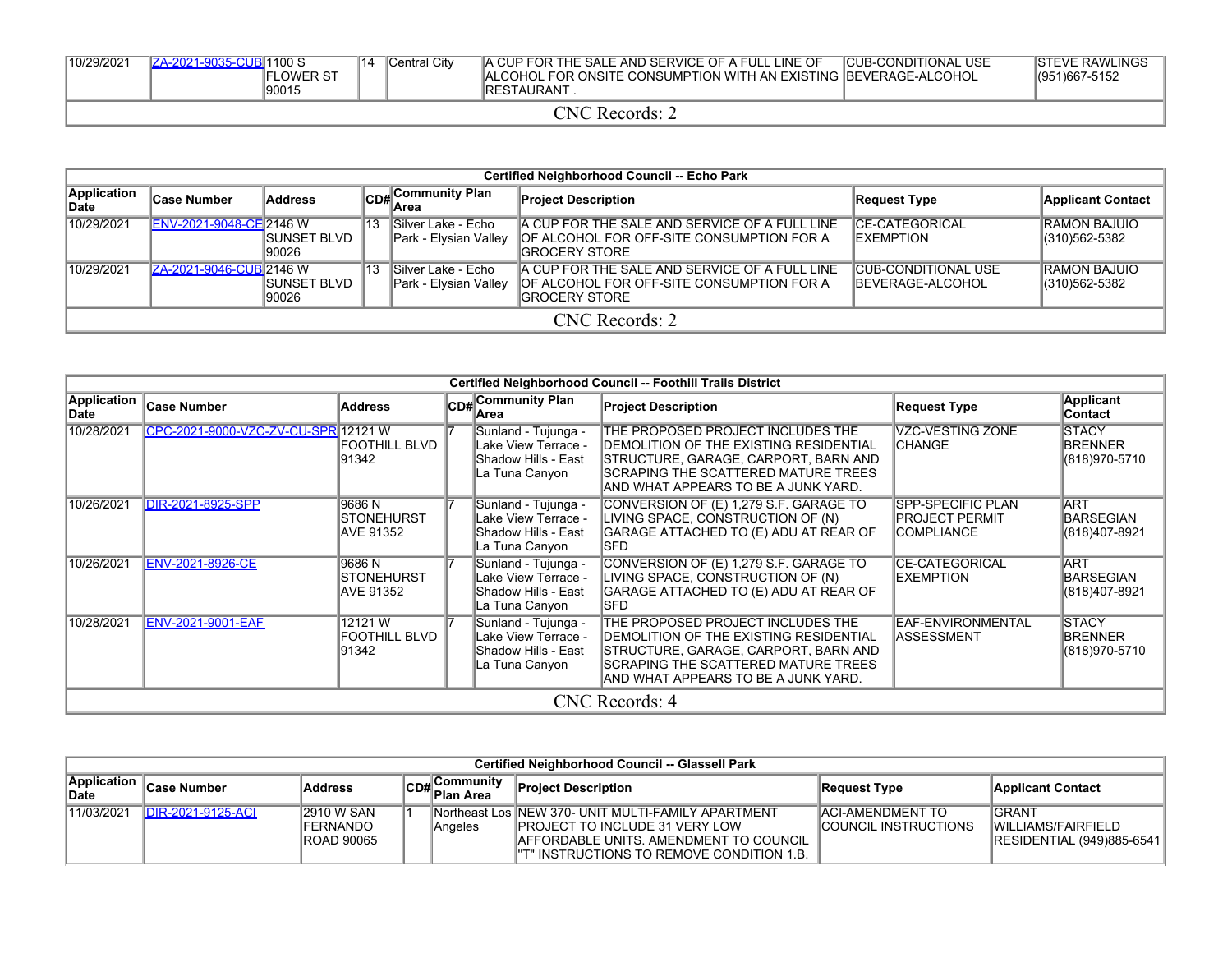| 11/03/2021 | DIR-2021-9145-RDP-VHCA3160 W ESTARA 13 | <b>IAVE 90065</b>              |  | <b>Angeles</b> | Northeast Los MAJOR REDEVELOPMENT PLAN WITHIN THE<br>ICYPRESS PARK & GLASSELL PARK<br>IREDEVELOPMENT PLAN FOR THE DEMOLITION<br>IOF A SINGLE FAMILY DWELLING FOR A NEW<br>12-STORY DUPLEX. | IRDP-REDEVELOPMENT<br>IPLAN PROJECT  | <b>ERNESTO LUCCON</b><br>(818)726-8934 |  |  |  |  |  |
|------------|----------------------------------------|--------------------------------|--|----------------|--------------------------------------------------------------------------------------------------------------------------------------------------------------------------------------------|--------------------------------------|----------------------------------------|--|--|--|--|--|
| 11/03/2021 | <b>ENV-2021-9146-CE</b>                | 3160 W ESTARA 13<br>IAVE 90065 |  | Angeles        | Northeast Los MAJOR REDEVELOPMENT PLAN WITHIN THE<br>ICYPRESS PARK & GLASSELL PARK<br>IREDEVELOPMENT PLAN FOR THE DEMOLITION<br>IOF A SINGLE FAMILY DWELLING FOR A NEW<br>12-STORY DUPLEX. | ICE-CATEGORICAL<br><b>IEXEMPTION</b> | IERNESTO LUCCON<br>(818)726-8934       |  |  |  |  |  |
|            | CNC Records: 3                         |                                |  |                |                                                                                                                                                                                            |                                      |                                        |  |  |  |  |  |

|                      | <b>Certified Neighborhood Council -- Greater Wilshire</b> |                           |    |                           |                                                                                                                       |                                                 |                                             |  |  |  |  |  |
|----------------------|-----------------------------------------------------------|---------------------------|----|---------------------------|-----------------------------------------------------------------------------------------------------------------------|-------------------------------------------------|---------------------------------------------|--|--|--|--|--|
| Application<br>∣Date | ∣Case Number                                              | Address                   |    | CD#Community<br>Plan Area | <b>Project Description</b>                                                                                            | Request Type                                    | <b>Applicant Contact</b>                    |  |  |  |  |  |
| 10/29/2021           | <b>ENV-2021-9039-CE 148 S LA</b>                          | <b>IBREA AVE</b><br>90036 | 15 | <b>Wilshire</b>           | A CUP FOR THE SALE AND SERVICE OF A FULL LINE OF<br>IALCOHOL FOR ONSITE CONSUMPTION WITH A NEW<br>IRESTAURANT.        | <b>CE-CATEGORICAL EXEMPTION STEVE RAWLINGS</b>  | $ (951)667-5152$                            |  |  |  |  |  |
| 10/29/2021           | ZA-2021-9038-CUB 148 SLA                                  | <b>IBREA AVE</b><br>90036 |    | <b>Wilshire</b>           | A CUP FOR THE SALE AND SERVICE OF A FULL LINE OF<br><b>IALCOHOL FOR ONSITE CONSUMPTION WITH A NEW</b><br>IRESTAURANT. | <b>CUB-CONDITIONAL USE</b><br>IBEVERAGE-ALCOHOL | <b>ISTEVE RAWLINGS</b><br>$ (951)667-5152 $ |  |  |  |  |  |
|                      | CNC Records: 2                                            |                           |    |                           |                                                                                                                       |                                                 |                                             |  |  |  |  |  |

|                             | Certified Neighborhood Council -- Historic Cultural North |                            |  |                                       |                                                                                                                                                                                                                                                                                                                           |                                           |                                                        |  |  |  |  |  |  |
|-----------------------------|-----------------------------------------------------------|----------------------------|--|---------------------------------------|---------------------------------------------------------------------------------------------------------------------------------------------------------------------------------------------------------------------------------------------------------------------------------------------------------------------------|-------------------------------------------|--------------------------------------------------------|--|--|--|--|--|--|
| <b>Application</b><br>∣Date | <b>Case Number</b>                                        | Address                    |  | $ CDH $ Community<br><b>Plan Area</b> | <b>Project Description</b>                                                                                                                                                                                                                                                                                                | <b>Request Type</b>                       | <b>Applicant Contact</b>                               |  |  |  |  |  |  |
| 10/28/2021                  | ENV-2021-9005-CE                                          | 939 N<br>IHILL ST<br>90012 |  | Central City<br>lNorth                | CONDITIONAL USE PERMIT TO ALLOW ON-SITE SALES AND<br><b>IDISPENSING OF FULL-LINEOF ALCOHOLIC BEVERAGES IN</b><br>ICONJUNCTION WITH AN APPROXIMATE 1.420 SF BAR AND LOUNGE.<br><b>IHOURS OF OPERATION FOR BAR &amp; LOUNGE WILL BE</b>                                                                                     | <b>CE-CATEGORICAL</b><br><b>EXEMPTION</b> | <b>CHRISTOPHER</b><br><b>IMURRARY</b><br>(818)716-2689 |  |  |  |  |  |  |
| 10/28/2021                  | ZA-2014-3166-CUB-PA1939 N                                 | IHILL ST<br>190012         |  | Central City<br>lNorth l              | PLAN APPROVAL, PER L.A.M.C. 12.24-M, TO CONTINUE THE SALE<br>AND DISPENSING OF A FULL LINE OF ALCOHOLIC BEVERAGES FOR<br>ION-SITE CONSUMPTION IN CONJUNCTION WITH AN EXISTING 925<br>ISF. RESTAURANT & BAR LOUNGE WITH 105 SEATS AND A 410<br><b>ISQUARE FOOT PATIO WITH HOURS OF OPERATION FROM 11AM-2AMI</b><br>IDAILY. | ICUB-CONDITIONAL USE<br>BEVERAGE-ALCOHOL  |                                                        |  |  |  |  |  |  |
|                             |                                                           |                            |  |                                       | CNC Records: 2                                                                                                                                                                                                                                                                                                            |                                           |                                                        |  |  |  |  |  |  |

|                      | Certified Neighborhood Council -- Historic Highland Park |                                    |    |                                                  |                                                                                         |                   |                                        |  |  |  |  |  |  |
|----------------------|----------------------------------------------------------|------------------------------------|----|--------------------------------------------------|-----------------------------------------------------------------------------------------|-------------------|----------------------------------------|--|--|--|--|--|--|
| Application<br>∣Date | ∣Case Number                                             | <b>Address</b>                     |    | ∥Community<br>lCD#∣ <sup>Com.</sup><br>Plan Area | <b>Project Description</b>                                                              | Request Type      | <b>Applicant Contact</b>               |  |  |  |  |  |  |
| 10/26/2021           | <b>CHC-2021-8897-HCM 902 N SAN</b>                       | IPASCUAL AVE<br>90042              | 14 | Northeast Los<br>Angeles                         | IHISTORIC-CULTURAL MONUMENT APPLICATION FOR THE IHCM-HISTORIC CULTURAL<br>ITHROOP HOUSE | <b>IMONUMENT</b>  | <b>IMELISSA JONES</b><br>(213)847-3679 |  |  |  |  |  |  |
| 10/26/2021           | ENV-2021-8898-CE                                         | 902 N SAN<br>IPASCUAL AVE<br>90042 | 14 | Northeast Los<br>Angeles                         | IHISTORIC-CULTURAL MONUMENT APPLICATION FOR THE ICE-CATEGORICAL<br>ITHROOP HOUSE        | <b>IEXEMPTION</b> | <b>IMELISSA JONES</b><br>(213)847-3679 |  |  |  |  |  |  |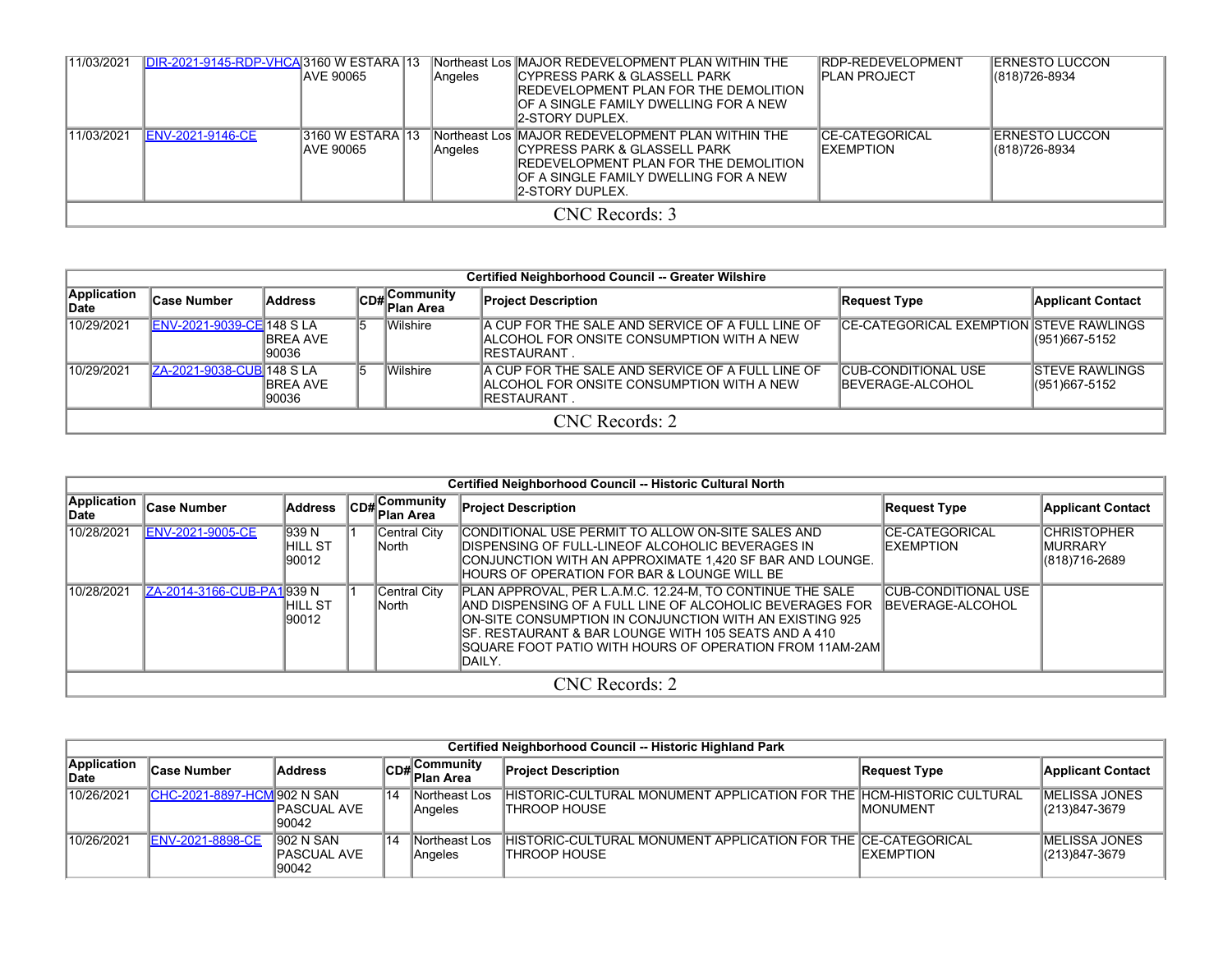| 10/29/2021 | <b>ENV-2021-9025-CE</b> | <b>4939 E YORK</b><br><b>BLVD 90042</b> | 14 | Northeast Los<br>Angeles | IA CUP FOR THE SALE AND SERVICE OF A FULL LINE OF<br><b>ALCOHOL FOR ONSITE CONSUMPTION WITH AN</b><br>IEXISTING RESTAURANT . | ICE-CATEGORICAL<br><b>IEXEMPTION</b>             | <b>WILL NIEVES</b><br>(310) 375-5925    |  |  |  |  |  |
|------------|-------------------------|-----------------------------------------|----|--------------------------|------------------------------------------------------------------------------------------------------------------------------|--------------------------------------------------|-----------------------------------------|--|--|--|--|--|
| 10/29/2021 | <b>ENV-2021-9030-CE</b> | 15001 N<br><b>FIGUEROA ST</b><br>90042  |    | Northeast Los<br>Angeles | A CUP FOR THE SALE AND SERVICE OF BEER & WINE<br>IFOR ONSITE CONSUMPTION WITH A NEW RESTAURANT                               | <b>CE-CATEGORICAL</b><br><b>IEXEMPTION</b>       | JASON KHO<br>(310)614-8274              |  |  |  |  |  |
| 11/03/2021 | ENV-2021-9129-CE        | 1309 N<br>HIGHGATE AVE<br>90042         | 14 | Northeast Los<br>Angeles | IZAD REQUESTING FRONT YARD AND SIDE YARD RELIEF<br>FOR UNPERMITTED IMPROVEMENTS TO AN EXISTING<br>ISFD IN THE R1-1 ZONE.     | <b>CE-CATEGORICAL</b><br><b>IEXEMPTION</b>       | <b>WILLIAM HOWARD</b><br>(323) 742-8574 |  |  |  |  |  |
| 10/29/2021 | ZA-2021-9024-CUB        | 4939 E YORK<br><b>BLVD 90042</b>        | 14 | Northeast Los<br>Angeles | A CUP FOR THE SALE AND SERVICE OF A FULL LINE OF<br><b>ALCOHOL FOR ONSITE CONSUMPTION WITH AN</b><br>IEXISTING RESTAURANT    | <b>CUB-CONDITIONAL USE</b><br>BEVERAGE-ALCOHOL   | <b>WILL NIEVES</b><br>(310) 375-5925    |  |  |  |  |  |
| 10/29/2021 | ZA-2021-9029-CUB        | 15001 N<br><b>FIGUEROA ST</b><br>90042  |    | Northeast Los<br>Angeles | A CUP FOR THE SALE AND SERVICE OF BEER & WINE<br>IFOR ONSITE CONSUMPTION WITH A NEW RESTAURANT                               | ICUB-CONDITIONAL USE<br><b>IBEVERAGE-ALCOHOL</b> | JASON KHO<br>(310)614-8274              |  |  |  |  |  |
| 11/03/2021 | ZA-2021-9128-ZAD        | 1309 N<br>HIGHGATE AVE<br>90042         | 14 | Northeast Los<br>Angeles | IZAD REQUESTING FRONT YARD AND SIDE YARD RELIEF<br>FOR UNPERMITTED IMPROVEMENTS TO AN EXISTING<br>ISFD IN THE R1-1 ZONE.     | <b>ZAD-ZA DETERMINATION</b><br>(PER LAMC 12.27)  | <b>WILLIAM HOWARD</b><br>(323)742-8574  |  |  |  |  |  |
|            | <b>CNC</b> Records: 8   |                                         |    |                          |                                                                                                                              |                                                  |                                         |  |  |  |  |  |

|                      | Certified Neighborhood Council -- Hollywood Hills West |                                      |           |                             |                                                                                            |                                                  |                                           |  |  |  |  |  |  |
|----------------------|--------------------------------------------------------|--------------------------------------|-----------|-----------------------------|--------------------------------------------------------------------------------------------|--------------------------------------------------|-------------------------------------------|--|--|--|--|--|--|
| Application<br>∣Date | <b>Case Number</b>                                     | <b>Address</b>                       |           | Community<br>lCD# Plan Area | <b>Project Description</b>                                                                 | Request Type                                     | <b>Applicant Contact</b>                  |  |  |  |  |  |  |
| 11/05/2021           | CHC-2021-9228-HCM 6881 W ALTA                          | LOMA TER 90068                       | 14        | Hollywood                   | <b>HISTORIC-CULTURAL MONUMENT APPLICATION FOR</b><br>ITHE PHILIP AHN/KURT COBAIN RESIDENCE | <b>HCM-HISTORIC CULTURAL</b><br><b>IMONUMENT</b> | <b>IMELISSA JONES</b><br>$ (213)847-3679$ |  |  |  |  |  |  |
| 11/05/2021           | <b>ENV-2021-9229-CE</b>                                | <b>6881 W ALTA</b><br>LOMA TER 90068 | $\vert 4$ | Hollywood                   | IHISTORIC-CULTURAL MONUMENT APPLICATION FOR<br>ITHE PHILIP AHN/KURT COBAIN RESIDENCE       | <b>ICE-CATEGORICAL</b><br><b>IEXEMPTION</b>      | <b>IMELISSA JONES</b><br>(213)847-3679    |  |  |  |  |  |  |
|                      | CNC Records: 2                                         |                                      |           |                             |                                                                                            |                                                  |                                           |  |  |  |  |  |  |

|                      | Certified Neighborhood Council -- Hollywood Studio District |                                           |     |                            |                                                                                           |                                            |                                       |  |  |  |  |  |  |  |
|----------------------|-------------------------------------------------------------|-------------------------------------------|-----|----------------------------|-------------------------------------------------------------------------------------------|--------------------------------------------|---------------------------------------|--|--|--|--|--|--|--|
| Application<br>∣Date | ∣Case Number                                                | Address                                   |     | CD# Community<br>Plan Area | <b>Project Description</b>                                                                | Request Type                               | Applicant Contact                     |  |  |  |  |  |  |  |
| 11/05/2021           | <b>AA-2021-9236-PMEX</b>                                    | 1375 N ST<br><b>JANDREWS PL</b><br>190028 | ‼13 | Hollywood                  | <b>ILOT LINE ADJUSTMENT TO</b><br><b>IRECONFIGURE FOUR EXISTING LOTS</b>                  | <b>PMEX-PARCEL MAP</b><br><b>EXEMPTION</b> | <b>TAYLOR MILLER</b><br>(213)337-3689 |  |  |  |  |  |  |  |
| 10/27/2021           | ICPC-2020-4296-CU-DB-SPP-SPR-VHCA-PHP-1A 5600 W             | <b>IHOLLYWOOD</b><br><b>IBLVD 90028</b>   | 13  | Hollywood                  | CONSTRUCTION OF 18-STORY, 200<br>MULTI-FAMILY APARTMENTS.<br>IINCLUDING AFFORDABLE UNITS. | ICU-CONDITIONAL<br>USE                     |                                       |  |  |  |  |  |  |  |
|                      |                                                             |                                           |     | CNC Records: 2             |                                                                                           |                                            |                                       |  |  |  |  |  |  |  |

|                             | Certified Neighborhood Council -- Mar Vista |                        |  |                                                                              |                                                                                                                                                                                                            |                                     |                                                                     |  |  |  |  |  |  |  |  |
|-----------------------------|---------------------------------------------|------------------------|--|------------------------------------------------------------------------------|------------------------------------------------------------------------------------------------------------------------------------------------------------------------------------------------------------|-------------------------------------|---------------------------------------------------------------------|--|--|--|--|--|--|--|--|
| Application<br><b>IDate</b> | <b>Case Number</b>                          | Address                |  | ⊿∟Communit∨<br>$\mathsf{ICD}\texttt{H}^{\mathsf{LOI}}_{\mathsf{Plan\,Area}}$ | <b>Project Description</b>                                                                                                                                                                                 |                                     | <b>Request Type Applicant Contact</b>                               |  |  |  |  |  |  |  |  |
| 11/03/2021                  | <b>IADM-2021-9120-DB 12759 W</b>            | CASWELL AVE  <br>90066 |  | <b>IPalms</b> - Mar                                                          | THE DEMOLITION OF TWO EXISTING SINGLE-FAMILY DWELLINGS<br>Vista - Del Rey   AND A DETACHED GARAGE AND CONSTRUCTION, USE, AND<br>MAINTENANCE OF A NEW 16,948 SQUARE-FOOT FIVE-STORY<br>IAPARTMENT BUILDING. | <b>IDB-DENSITY</b><br><b>IBONUS</b> | <b>JAMES WOODSON.</b><br><b>IROCCA DEVELOPMENT</b><br>(310)922-2190 |  |  |  |  |  |  |  |  |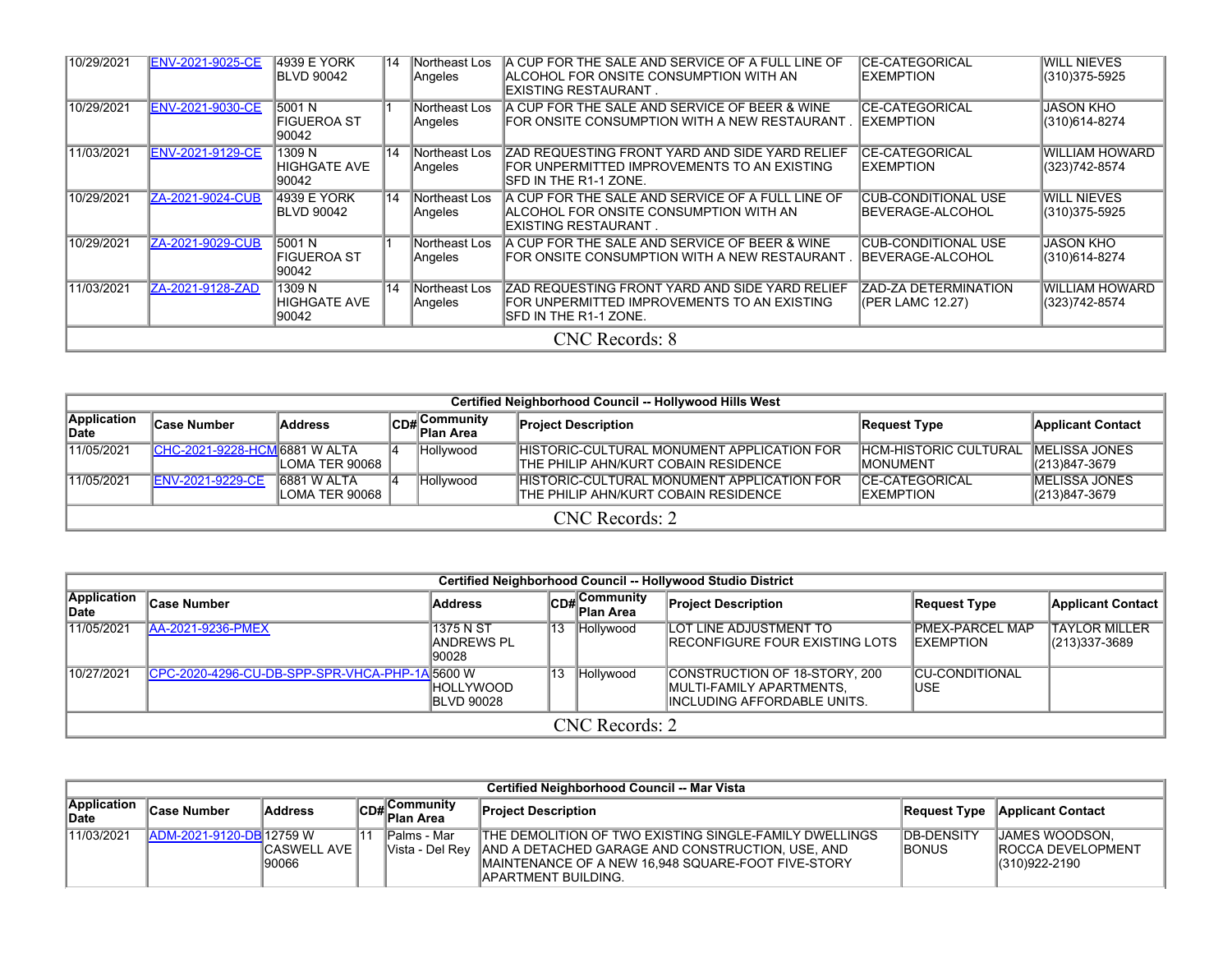| . .<br>.<br>≐lNi<br>xecolus.<br>. . |  |
|-------------------------------------|--|
|                                     |  |

|                             | <b>Certified Neighborhood Council -- Mid City West</b> |                                                |    |                           |                                                                                                                                                                                                                  |                                                   |                                      |  |  |  |  |  |  |
|-----------------------------|--------------------------------------------------------|------------------------------------------------|----|---------------------------|------------------------------------------------------------------------------------------------------------------------------------------------------------------------------------------------------------------|---------------------------------------------------|--------------------------------------|--|--|--|--|--|--|
| <b>Application</b><br>∣Date | <b>Case Number</b>                                     | <b>Address</b>                                 |    | CD#Community<br>Plan Area | <b>Project Description</b>                                                                                                                                                                                       | <b>Request Type</b>                               | <b>Applicant</b><br><b>Contact</b>   |  |  |  |  |  |  |
| 11/05/2021                  | DIR-2021-9237-TOC-HCA 6435 W                           | IWILSHIRE<br><b>BLVD 90048</b>                 | 15 | <b>Wilshire</b>           | DEMOLITION OF EXISTING STRUCTURE AND CONSTRUCTION<br>OF 8-STORY, 68 UNIT RESIDENTIAL BUILDING UTILIZING TWO<br>ADDITIONAL INCENTIVES FOR REDUCED YARDS AND OPEN<br>ISPACE IN CONJUNCTION WITH CONDO SUBDIVISION. | <b>TOC-TRANSIT ORIENTED</b><br><b>COMMUNITIES</b> | <b>DANA SAYLES</b><br>(310) 204-3500 |  |  |  |  |  |  |
| 11/05/2021                  | <b>ENV-2021-9238-EAF</b>                               | 6435 W<br><b>WILSHIRE</b><br><b>BLVD 90048</b> | 15 | <b>Wilshire</b>           | DEMOLITION OF EXISTING STRUCTURE AND CONSTRUCTION<br>OF 8-STORY, 68 UNIT RESIDENTIAL BUILDING UTILIZING TWO<br>ADDITIONAL INCENTIVES FOR REDUCED YARDS AND OPEN<br>ISPACE IN CONJUNCTION WITH CONDO SUBDIVISION. | EAF-ENVIRONMENTAL<br>ASSESSMENT                   | <b>DANA SAYLES</b><br>(310)204-3500  |  |  |  |  |  |  |
| 11/05/2021                  | VTT-83436-CN-HCA                                       | 6435 W<br>IWILSHIRE<br><b>BLVD 90048</b>       | 15 | <b>Wilshire</b>           | DEMOLITION OF EXISTING STRUCTURE AND CONSTRUCTION<br>OF 8-STORY, 68 UNIT RESIDENTIAL BUILDING UTILIZING TWO<br>ADDITIONAL INCENTIVES FOR REDUCED YARDS AND OPEN<br>ISPACE IN CONJUNCTION WITH CONDO SUBDIVISION. | <b>CN-NEW CONDOMINIUMS DANA SAYLES</b>            | (310)204-3500                        |  |  |  |  |  |  |
|                             |                                                        |                                                |    |                           | CNC Records: 3                                                                                                                                                                                                   |                                                   |                                      |  |  |  |  |  |  |

|                      | <b>Certified Neighborhood Council -- Mission Hills</b> |                                                         |  |                        |                                                                                   |                                              |                                        |  |  |  |  |  |  |  |
|----------------------|--------------------------------------------------------|---------------------------------------------------------|--|------------------------|-----------------------------------------------------------------------------------|----------------------------------------------|----------------------------------------|--|--|--|--|--|--|--|
| Application<br>∣Date | ∣Case Number                                           | Address                                                 |  | CD#Community Plan Area | <b>Project Description</b>                                                        | Request Type                                 | <b>Applicant Contact</b>               |  |  |  |  |  |  |  |
| 10/26/2021           |                                                        | IAA-2021-8904-PMEXI15015 W MISSION HILLS<br> ROAD 91345 |  | l- North Hills         | Mission Hills - Panorama City   LOT LINE ADJUSTMENT (PORTION<br>$IOF$ LOTS 4 & 6) | <b>IPMEX-PARCEL MAP</b><br><b>IEXEMPTION</b> | <b>ALEX IRVINE</b><br>$ (213)437-3403$ |  |  |  |  |  |  |  |
|                      | CNC Records: 1                                         |                                                         |  |                        |                                                                                   |                                              |                                        |  |  |  |  |  |  |  |

|                      |                               |                                 |    |                                      | Certified Neighborhood Council -- NoHo                             |                                                    |                                         |
|----------------------|-------------------------------|---------------------------------|----|--------------------------------------|--------------------------------------------------------------------|----------------------------------------------------|-----------------------------------------|
| Application<br>∣Date | <b>Case Number</b>            | Address                         |    | CD# Community Plan                   | <b>Project Description</b>                                         | <b>Request Type</b>                                | <b>Applicant Contact</b>                |
| 10/28/2021           | DIR-2021-8978-TOC-HCA 11013 W | IHARTSOOK ST<br>91601           | 12 | North Hollywood -<br> Valley Village | NEW 25 UNIT APARTMENT BUILDING<br>USING TOC ADDITIONAL INCENTIVES  | <b>TOC-TRANSIT ORIENTED</b><br><b>ICOMMUNITIES</b> | <b>SAM ASLANIAN</b><br>$ (818)383-3237$ |
| 10/28/2021           | <b>ENV-2021-8979-EAF</b>      | 11013W<br> HARTSOOK ST<br>91601 | 12 | North Hollywood -<br>Valley Village  | NEW 25 UNIT APARTMENT BUILDING<br>IUSING TOC ADDITIONAL INCENTIVES | <b>IEAF-ENVIRONMENTAL</b><br><b>IASSESSMENT</b>    | ISAM ASLANIAN<br>$ (818)383-3237$       |
|                      |                               |                                 |    |                                      | CNC Records: 2                                                     |                                                    |                                         |

|                      | Certified Neighborhood Council -- Rampart Village |           |  |                                            |                                                                                                  |                                                                |                                          |  |  |  |  |  |  |
|----------------------|---------------------------------------------------|-----------|--|--------------------------------------------|--------------------------------------------------------------------------------------------------|----------------------------------------------------------------|------------------------------------------|--|--|--|--|--|--|
| Application<br>∣Date | lCase Number                                      | Address   |  | CD#Community Plan Area Project Description |                                                                                                  | Request Type                                                   | <b>Applicant Contact</b>                 |  |  |  |  |  |  |
| 11/01/2021           | <b>IDIR-2021-9061-SPP 3446 W JOHN</b>             | IST 90026 |  | · Elvsian Vallev                           | Silver Lake - Echo Park CHANGE OF USE OF AN EXISTING<br>IWAREHOUSE TO CATERING<br>IESTABLISHMENT | <b>ISPP-SPECIFIC PLAN PROJECT</b><br><b>IPERMIT COMPLIANCE</b> | <b>ISUSAN STEINBERG</b><br>(310)838-0180 |  |  |  |  |  |  |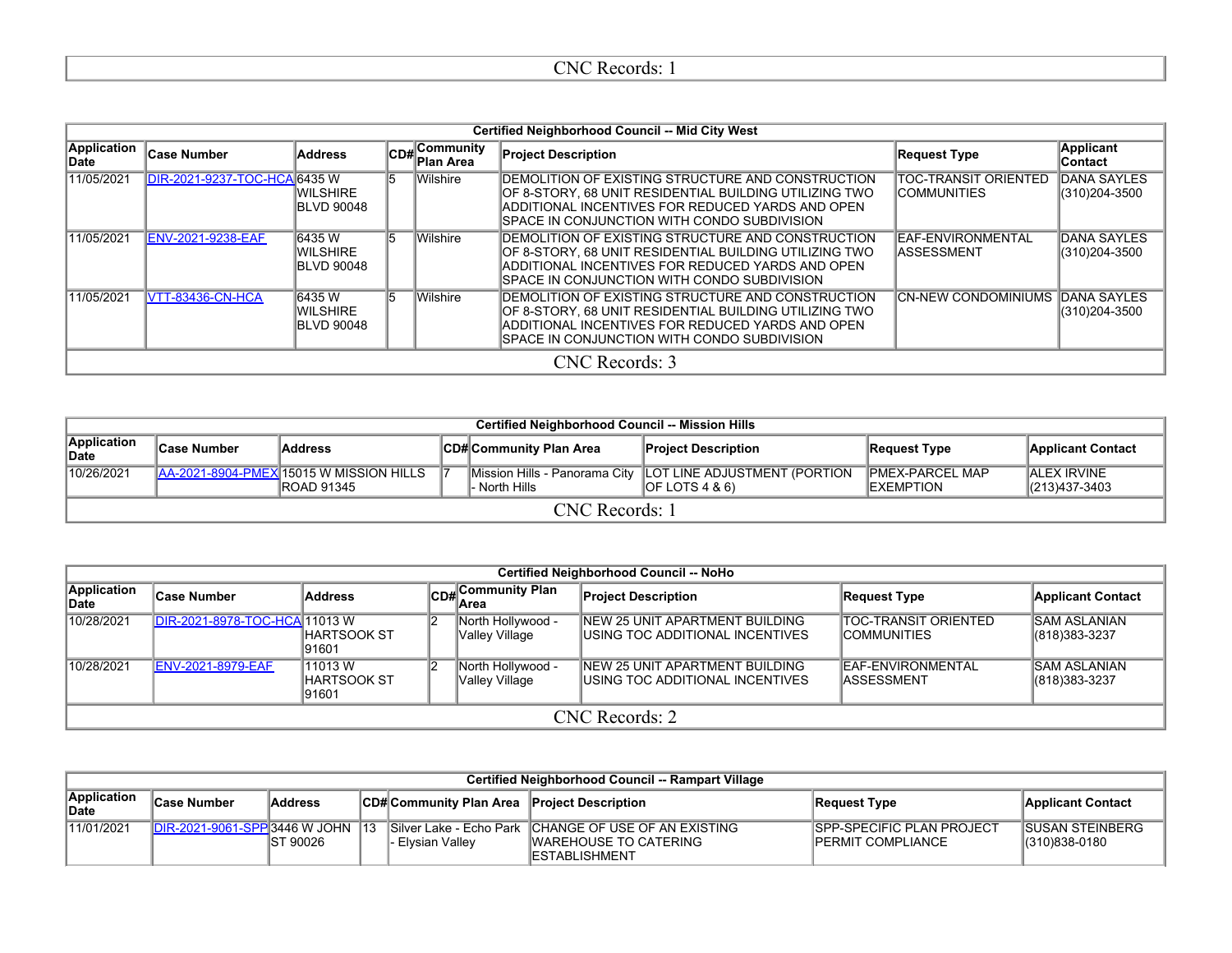| 11/01/2021                   | <b>IENV-2021-9062-CE 3446 W JOHN</b> | IST 90026 | $\overline{13}$ | Elysian Valley | Silver Lake - Echo Park CHANGE OF USE OF AN EXISTING<br><b>IWAREHOUSE TO CATERING</b><br><b>IESTABLISHMENT</b> | <b>CE-CATEGORICAL EXEMPTION</b> | <b>ISUSAN STEINBERG</b><br>(310)838-0180 |  |  |  |  |
|------------------------------|--------------------------------------|-----------|-----------------|----------------|----------------------------------------------------------------------------------------------------------------|---------------------------------|------------------------------------------|--|--|--|--|
| $\Box$ N $C$<br>' Records: . |                                      |           |                 |                |                                                                                                                |                                 |                                          |  |  |  |  |

|                      | <b>Certified Neighborhood Council -- Reseda</b> |                              |  |                                           |                                                                                                                                                                                                                      |                                                              |                                                |  |  |  |  |  |
|----------------------|-------------------------------------------------|------------------------------|--|-------------------------------------------|----------------------------------------------------------------------------------------------------------------------------------------------------------------------------------------------------------------------|--------------------------------------------------------------|------------------------------------------------|--|--|--|--|--|
| Application<br>∥Date | <b>Case Number</b>                              | <b>Address</b>               |  | $ CD_{\#} $ Community<br><b>Plan Area</b> | <b>Project Description</b>                                                                                                                                                                                           | Request Type                                                 | <b>Applicant Contact</b>                       |  |  |  |  |  |
| 10/26/2021           | DIR-2021-8923-CDO 18237 W                       | <b>ISHERMAN</b><br>WAY 91335 |  | Van Nuys                                  | Reseda - West   APPROVAL OF A COMMUNITY DESIGN OVERLAY FOR EXTERIOR<br>FAÇADE RENOVATIONS TO THE EXISTING 22,435 SF<br>COMMERCIAL RETAIL BUILDING, INCLUSIVE OF A NEW<br>STOREFRONT, EXTENSION TO PARAPET, AND A NEW | <b>ICDO-COMMUNITY</b><br><b>IDESIGN OVERLAY</b><br>IDISTRICT | <b>HEALTHER</b><br>IWALDSTEIN<br>(818)716-3767 |  |  |  |  |  |
| 10/26/2021           | ENV-2021-8924-CE 18237 W                        | ISHERMAN<br>WAY 91335        |  | Van Nuys                                  | Reseda - West   APPROVAL OF A COMMUNITY DESIGN OVERLAY FOR EXTERIOR<br>FAÇADE RENOVATIONS TO THE EXISTING 22,435 SF<br>COMMERCIAL RETAIL BUILDING, INCLUSIVE OF A NEW<br>STOREFRONT, EXTENSION TO PARAPET, AND A NEW | <b>ICE-CATEGORICAL</b><br><b>IEXEMPTION</b>                  | <b>HEALTHER</b><br>IWALDSTEIN<br>(818)716-3767 |  |  |  |  |  |
|                      |                                                 |                              |  |                                           | CNC Records: 2                                                                                                                                                                                                       |                                                              |                                                |  |  |  |  |  |

|                                    | Certified Neighborhood Council -- Sherman Oaks |                         |  |                                                                |                                                                                                                      |                                                        |                                   |  |  |  |  |  |
|------------------------------------|------------------------------------------------|-------------------------|--|----------------------------------------------------------------|----------------------------------------------------------------------------------------------------------------------|--------------------------------------------------------|-----------------------------------|--|--|--|--|--|
| <b>Application</b><br><b>IDate</b> | <b>Case Number</b>                             | Address                 |  | CD# Community Plan Area                                        | <b>Project Description</b>                                                                                           | Request Type                                           | Applicant<br>Contact              |  |  |  |  |  |
| 11/03/2021                         | ENV-2021-9155-CE 14332 W                       | IVENTURA BLVD<br>191423 |  | Sherman Oaks - Studio<br>City - Toluca Lake -<br>Cahuenga Pass | A CUP FOR THE SALE AND SERVICE OF BEER &<br>IWINE FOR ON-SITE CONSUMPTION WITH AN<br>EXISTING 2,352 S.F. RESTAURANT. | <b>CE-CATEGORICAL</b><br><b>IEXEMPTION</b>             | <b>ERIC ONG</b><br>(310) 279-9853 |  |  |  |  |  |
| 11/03/2021                         | ZA-2021-9154-CUB 14332 W                       | IVENTURA BLVD<br>191423 |  | Sherman Oaks - Studio<br>City - Toluca Lake -<br>Cahuenga Pass | A CUP FOR THE SALE AND SERVICE OF BEER &<br>IWINE FOR ON-SITE CONSUMPTION WITH AN<br>EXISTING 2,352 S.F. RESTAURANT. | <b>CUB-CONDITIONAL USE</b><br><b>IBEVERAGE-ALCOHOL</b> | <b>ERIC ONG</b><br>(310) 279-9853 |  |  |  |  |  |
|                                    | CNC Records: 2                                 |                         |  |                                                                |                                                                                                                      |                                                        |                                   |  |  |  |  |  |

|                      | <b>Certified Neighborhood Council -- Silver Lake</b> |                              |  |                                              |                                                                                                                                   |                                             |                             |  |  |  |  |  |
|----------------------|------------------------------------------------------|------------------------------|--|----------------------------------------------|-----------------------------------------------------------------------------------------------------------------------------------|---------------------------------------------|-----------------------------|--|--|--|--|--|
| Application<br>∣Date | Case Number                                          | <b>Address</b>               |  | CD# Community Plan Area Project Description  |                                                                                                                                   | Request Type                                | Applicant<br><b>Contact</b> |  |  |  |  |  |
| 10/26/2021           | <b>IENV-2021-1635-CE-1AI2894 W</b>                   | <b>IROWENA AVE</b><br>190039 |  | ISilver Lake - Echo<br>Park - Elysian Valley | A CUP FOR THE SALE OF SERVICE OF A BEER FOR ON &<br><b>IOFFSITE CONSUMPTION IN CONJUNCTION WITH A NEW 920</b><br>ISF. COFFEE SHOP | <b>ICE-CATEGORICAL</b><br><b>IEXEMPTION</b> |                             |  |  |  |  |  |
|                      | CNC Records: 1                                       |                              |  |                                              |                                                                                                                                   |                                             |                             |  |  |  |  |  |

|                             | Certified Neighborhood Council -- Sylmar |                              |  |                                                    |                                                                                                                 |                              |                                   |  |  |  |
|-----------------------------|------------------------------------------|------------------------------|--|----------------------------------------------------|-----------------------------------------------------------------------------------------------------------------|------------------------------|-----------------------------------|--|--|--|
| <b>Application</b><br>∥Date | <b>Case Number</b>                       | <b>Address</b>               |  | lCommunitv<br>$\mathsf{ICD}\# \mathsf{Plan\ Area}$ | <b>Project Description</b>                                                                                      | Request Type                 | <b>Applicant Contact</b>          |  |  |  |
| 10/26/2021                  | DIR-2021-8927-SPR 15827 W                | <b>IROXFORD ST</b><br>191342 |  | Svlmar                                             | ITWO GROUND UP INDUSTRIAL BUILDINGS<br>ITYPE IIIB CONSTRUCTION. TOTAL FOR BLDG.<br>l1: 440.000 BLDG. 2: 164.000 | <b>ISPR-SITE PLAN REVIEW</b> | <b>SHEAN KIM</b><br>(562)542-0252 |  |  |  |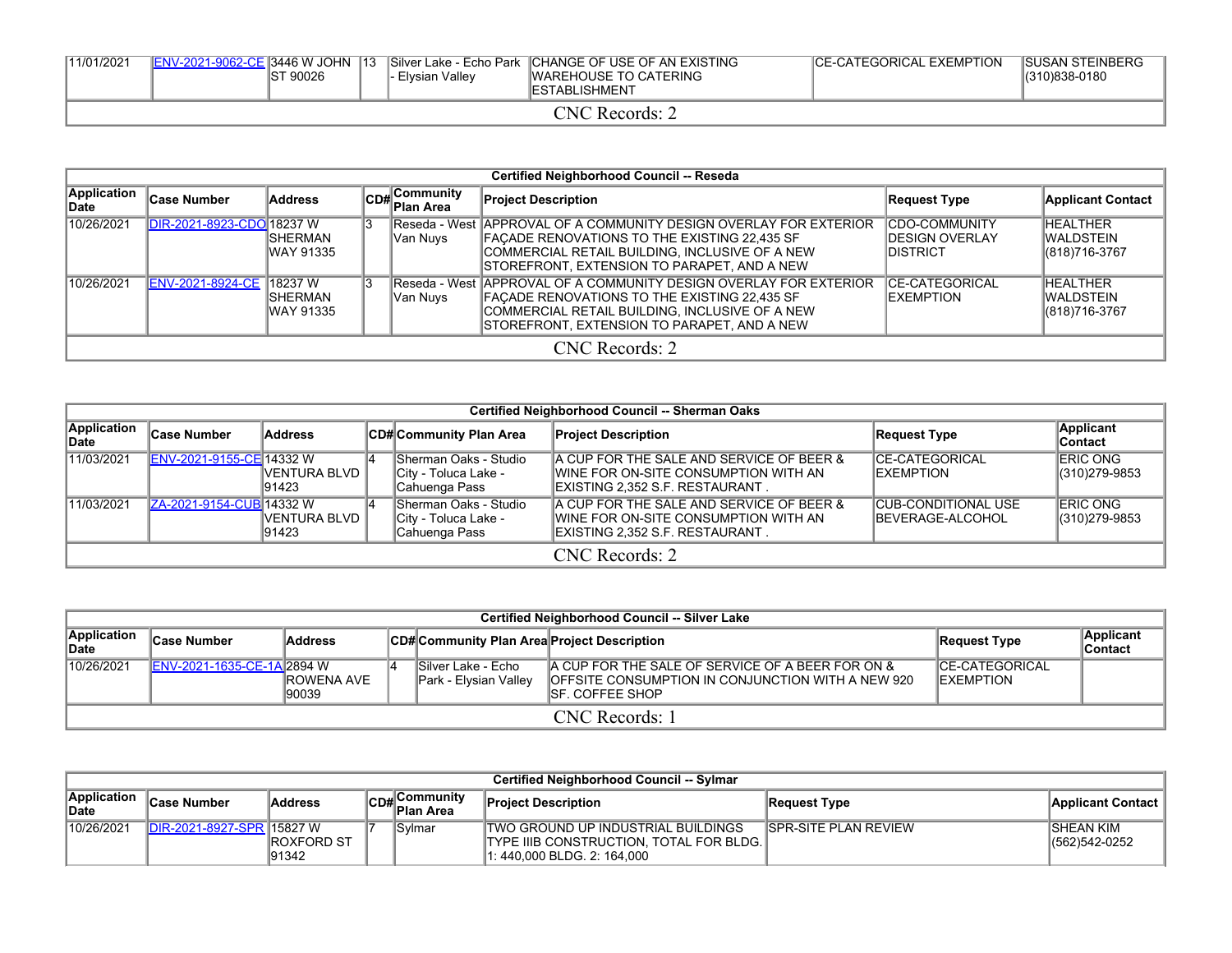| 10/26/2021 | ENV-2021-8928-EAF 15827 W | <b>IROXFORD ST</b><br>191342           |  | Sylmar | ITWO GROUND UP INDUSTRIAL BUILDINGS<br> TYPE IIIB CONSTRUCTION, TOTAL FOR BLDG. <br>1: 440,000 BLDG. 2: 164,000 | <b>IEAF-ENVIRONMENTAL ASSESSMENT</b>                                         | ISHEAN KIM<br>(562)542-0252     |  |  |
|------------|---------------------------|----------------------------------------|--|--------|-----------------------------------------------------------------------------------------------------------------|------------------------------------------------------------------------------|---------------------------------|--|--|
| 11/04/2021 | <b>ENV-2021-9187-CE</b>   | 15277 W<br>ICOBALT ST<br>191342        |  | Sylmar | <b>IADDITION OF SINGLE FAMILY RESIDENCE</b><br>IAPPROX. 743 SQFT TO A LEGAL NON<br>ICONFORMING SFD              | ICE-CATEGORICAL EXEMPTION                                                    | IVICTOR CURIEL<br>(818)421-7652 |  |  |
| 11/04/2021 | ZA-2021-9185-ZAA          | 15277 W<br><b>ICOBALT ST</b><br>191342 |  | Sylmar | <b>IADDITION OF SINGLE FAMILY RESIDENCE</b><br>IAPPROX. 743 SQFT TO A LEGAL NON<br>ICONFORMING SFD              | ZAA-AREA.HEIGHT.YARD.AND BLDG LINE<br>IADJMNTS GT 20% (SLIGHT MODIFICATIONS) | IVICTOR CURIEL<br>(818)421-7652 |  |  |
|            | CNC Records: 4            |                                        |  |        |                                                                                                                 |                                                                              |                                 |  |  |

|                     |                                   |                                        |                |                            | Certified Neighborhood Council -- Tarzana                                                                                                                                                                             |                                                 |                                                     |
|---------------------|-----------------------------------|----------------------------------------|----------------|----------------------------|-----------------------------------------------------------------------------------------------------------------------------------------------------------------------------------------------------------------------|-------------------------------------------------|-----------------------------------------------------|
| Application<br>Date | <b>Case Number</b>                | <b>Address</b>                         |                | CD# Community<br>Plan Area | <b>Project Description</b>                                                                                                                                                                                            | <b>Request Type</b>                             | Applicant Contact                                   |
| 11/05/2021          | <b>AA-2021-9234-PMLA-HCA</b>      | 19300W<br><b>HATTERAS ST</b><br>91356  | 13             | Encino -<br>Tarzana        | DEMO OF (E) SFD, CONSTRUCTION OF 3 (N) SFD'S EACH<br>WITH A DETACHED GARAGE AND AN ADU                                                                                                                                | <b>PMLA-PARCEL MAP</b>                          | <b>WALID FAROOQI</b><br>(818) 426-2116              |
| 11/05/2021          | APCSV-2021-9233-ZC-BL-HCA 19300 W | <b>HATTERAS ST</b><br>91356            | $\overline{3}$ | Encino -<br>Tarzana        | DEMO OF (E) SFD, CONSTRUCTION OF 3 (N) SFD'S EACH<br>WITH A DETACHED GARAGE AND AN ADU                                                                                                                                | <b>ZC-ZONE CHANGE</b>                           | <b>WALID FAROOQI</b><br>(818)426-2116               |
| 10/29/2021          | CPC-2021-9031-VZC-CU-SPR          | 18618W<br><b>OXNARD ST</b><br>91356    | 13             | Encino -<br>Tarzana        | DEMOLISH PORTION OF AN EXISTING BLDG, REMODEL<br>THE EXISTING INTERIOR WITH AN APPROXIMATE 5.000<br>SQFT ADDITION. PROPOSE 51,540 SQFT 44.4 FT HIGH<br>BLDG TO THE SOUTH OF EXISTING BLDG FOR<br><b>ISELF-STORAGE</b> | <b>VZC-VESTING ZONE</b><br><b>CHANGE</b>        | <b>KATHLEEN HILL</b><br>(213) 576-1056              |
| 10/28/2021          | ENV-2021-9004-CE                  | 4814 N<br><b>HASEKIAN DR</b><br>91356  | 13             | Encino -<br>Tarzana        | DEMOLISH EXISTING HOUSE AND CONSTRUCT A NEW<br>ISFD WITH ATTACHED GARAGE, POOL, SPA, AND<br>IGRADING.                                                                                                                 | <b>CE-CATEGORICAL</b><br><b>EXEMPTION</b>       | <b>NORBERTAS</b><br><b>SINICA</b><br>(805) 551-4727 |
| 10/29/2021          | ENV-2021-9032-EAF                 | 18618W<br>OXNARD ST<br>91356           | $\overline{3}$ | Encino -<br>Tarzana        | DEMOLISH PORTION OF AN EXISTING BLDG, REMODEL<br>THE EXISTING INTERIOR WITH AN APPROXIMATE 5.000<br>SQFT ADDITION. PROPOSE 51,540 SQFT 44.4 FT HIGH<br>BLDG TO THE SOUTH OF EXISTING BLDG FOR<br><b>ISELF-STORAGE</b> | EAF-ENVIRONMENTAL<br><b>ASSESSMENT</b>          | <b>KATHLEEN HILL</b><br>(213) 576-1056              |
| 11/05/2021          | <b>ENV-2021-9235-EAF</b>          | 19300 W<br><b>HATTERAS ST</b><br>91356 | 13             | Encino -<br>Tarzana        | DEMO OF (E) SFD, CONSTRUCTION OF 3 (N) SFD'S EACH<br>WITH A DETACHED GARAGE AND AN ADU                                                                                                                                | <b>EAF-ENVIRONMENTAL</b><br><b>ASSESSMENT</b>   | <b>WALID FAROOQI</b><br>(818) 426-2116              |
| 10/28/2021          | ZA-2021-9003-ZAD                  | 4814 N<br><b>HASEKIAN DR</b><br>91356  | $\mathbf{R}$   | Encino -<br>Tarzana        | DEMOLISH EXISTING HOUSE AND CONSTRUCT A NEW<br>SFD WITH ATTACHED GARAGE, POOL, SPA, AND<br>IGRADING.                                                                                                                  | <b>ZAD-ZA DETERMINATION</b><br>(PER LAMC 12.27) | <b>NORBERTAS</b><br><b>SINICA</b><br>(805) 551-4727 |
|                     |                                   |                                        |                |                            | CNC Records: 7                                                                                                                                                                                                        |                                                 |                                                     |

|                      | <b>Certified Neighborhood Council -- Venice</b> |                    |                        |               |                                                                        |                                                  |                                              |  |  |
|----------------------|-------------------------------------------------|--------------------|------------------------|---------------|------------------------------------------------------------------------|--------------------------------------------------|----------------------------------------------|--|--|
| Application<br>∣Date | ∣Case Number                                    | <b>Address</b>     |                        |               | CD# Community Plan Project Description                                 | Request Type                                     | <b>Applicant Contact</b>                     |  |  |
| 11/03/2021           | <b>IDIR-2021-9140-CDP 1201 S ABBOT</b>          | KINNEY BLVD 90291  | $\mathbf{11}^{\prime}$ | <b>Venice</b> | CHANGE OF USE FROM BAR TO RETAIL IN<br>ITHE VENICE COASTAL ZONE        | <b>CDP-COASTAL</b><br><b>IDEVELOPMENT PERMIT</b> | <b>VERONIQUE TRIMBLE</b><br>$ (213)570-8000$ |  |  |
| 11/03/2021           | ENV-2021-9141-CE 1201 S ABBOT                   | IKINNEY BLVD 90291 | $\blacksquare$         | <b>Venice</b> | CHANGE OF USE FROM BAR TO RETAIL IN<br><b>ITHE VENICE COASTAL ZONE</b> | <b>ICE-CATEGORICAL</b><br><b>IEXEMPTION</b>      | <b>VERONIQUE TRIMBLE</b><br>$ (213)570-8000$ |  |  |
|                      | CNC Records: 2                                  |                    |                        |               |                                                                        |                                                  |                                              |  |  |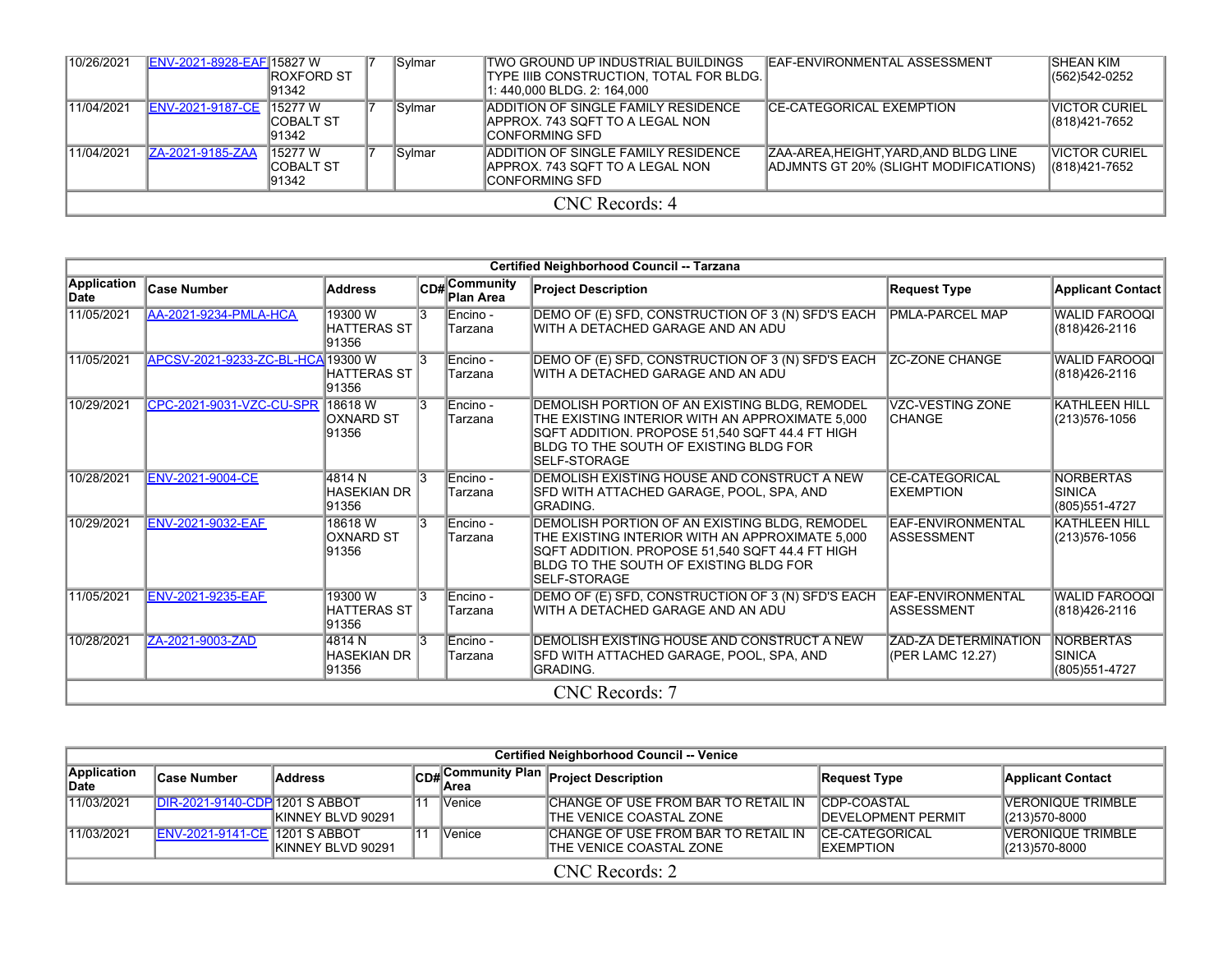|                      | Certified Neighborhood Council -- Westlake South |                           |  |           |                                                                                             |                   |                                           |  |  |
|----------------------|--------------------------------------------------|---------------------------|--|-----------|---------------------------------------------------------------------------------------------|-------------------|-------------------------------------------|--|--|
| Application<br>∣Date | <b>Case Number</b>                               | <b>Address</b>            |  |           | CD# Community Plan Project Description                                                      | Request Type      | <b>Applicant Contact</b>                  |  |  |
| 11/05/2021           | ICHC-2021-9217-HCM 1310 W 6TH ST 1               | 190017                    |  | lWestlake | IHISTORIC-CULTURAL MONUMENT APPLICATION FOR HCM-HISTORIC CULTURAL<br>THE PACIFIC DINING CAR | <b>IMONUMENT</b>  | <b>IMELISSA JONES</b><br>$ (213)847-3679$ |  |  |
| 11/05/2021           | <b>IENV-2021-9218-CE</b>                         | 1310 W 6TH ST 1<br>190017 |  | lWestlake | <b>IHISTORIC-CULTURAL MONUMENT APPLICATION FOR CE-CATEGORICAL</b><br>THE PACIFIC DINING CAR | <b>IEXEMPTION</b> | <b>IMELISSA JONES</b><br>$ (213)847-3679$ |  |  |
|                      | $CNC$ Records: 2                                 |                           |  |           |                                                                                             |                   |                                           |  |  |

|                     |                                 |                                                |    |                            | Certified Neighborhood Council -- Wilshire Center-Koreatown                                                                                                                                                                                          |                                                        |                                                   |
|---------------------|---------------------------------|------------------------------------------------|----|----------------------------|------------------------------------------------------------------------------------------------------------------------------------------------------------------------------------------------------------------------------------------------------|--------------------------------------------------------|---------------------------------------------------|
| Application<br>Date | Case Number                     | <b>Address</b>                                 |    | CD# Community<br>Plan Area | <b>Project Description</b>                                                                                                                                                                                                                           | <b>Request Type</b>                                    | <b>Applicant Contact</b>                          |
| 11/01/2021          | DIR-2021-9072-TOC-SPR-HCA 603 S | <b>MARIPOSA</b><br>AVE 90005                   | 10 | Wilshire                   | CONSTRUCTION, USE AND MAINTENANCE OF A 102 FOOT,<br>8 STORY APARTMENT BUILDING, WITH 92 UNITS, IN THE<br>C <sub>2</sub> -2 ZONE                                                                                                                      | <b>TOC-TRANSIT ORIENTED</b><br>ICOMMUNITIES            | <b>JONATHAN</b><br>YANG<br>(213)503-1860          |
| 11/01/2021          | <b>ENV-2021-9073-EAF</b>        | 603S<br><b>MARIPOSA</b><br>AVE 90005           | 10 | Wilshire                   | CONSTRUCTION, USE AND MAINTENANCE OF A 102 FOOT,<br>8 STORY APARTMENT BUILDING, WITH 92 UNITS, IN THE<br>C <sub>2</sub> -2 ZONE                                                                                                                      | <b>IEAF-ENVIRONMENTAL</b><br><b>ASSESSMENT</b>         | <b>JONATHAN</b><br>YANG<br>(213)503-1860          |
| 11/03/2021          | ENV-2021-9150-CE                | 955 S<br><b>VERMONT</b><br>AVE 90006           | 10 | Wilshire                   | CONTINUED BEER AND WINE ON SITE CONSUMPTION<br>CONJUNCTION WITH EXISTING RESTAURANT:48 SEATS: 24  EXEMPTION<br>HR. OPERATION: ALCOHOL 10-2 DAILY.                                                                                                    | <b>CE-CATEGORICAL</b>                                  | <b>ADAPTIVE</b><br>PLANNING<br>(626)993-7350      |
| 11/04/2021          | ENV-2021-9213-CE                | 3600 W<br><b>WILSHIRE</b><br><b>BLVD 90010</b> | 10 | <b>Wilshire</b>            | A CUP FOR THE SALE AND SERVICE OF A FULL LINE OF<br><b>ALCOHOL FOR ONSITE CONSUMPTION WITH AN EXISTING</b><br>IRESTAURANT AND DANCING. .                                                                                                             | <b>CE-CATEGORICAL</b><br><b>EXEMPTION</b>              | <b>NATHAN</b><br><b>FREEMAN</b><br>(213) 220-0170 |
| 11/03/2021          | ZA-2014-1646-CUB-CU-PA1         | 955S<br><b>VERMONT</b><br><b>AVE 90006</b>     | 10 | <b>Wilshire</b>            | PLAN APPROVAL, PER L.A.M.C. 12.24-M, TO ALLOW THE<br>CONTINUED SALE AND DISPENSING OF BEER AND WINE<br>FOR ON-SITE CONSUMPTION IN CONJUNCTION WITH AN<br>EXISTING 1,345 S.F. RESTAURANT WITH 48 SEATS WITH<br>HOURS OF OPERATION FROM 6AM-2AM DAILY. | <b>CUB-CONDITIONAL USE</b><br>BEVERAGE-ALCOHOL         |                                                   |
| 11/04/2021          | ZA-2021-9210-CE                 | 3600 W<br><b>WILSHIRE</b><br>BLVD 90010        | 10 | Wilshire                   | A CUP FOR THE SALE AND SERVICE OF A FULL LINE OF<br><b>ALCOHOL FOR ONSITE CONSUMPTION WITH AN EXISTING</b><br>IRESTAURANT AND DANCING. .                                                                                                             | <b>CE-CATEGORICAL</b><br><b>IEXEMPTION</b>             | <b>NATHAN</b><br>FREEMAN<br>(213) 220-0170        |
| 11/04/2021          | ZA-2021-9211-CUB                | 3600 W<br><b>WILSHIRE</b><br><b>BLVD 90010</b> | 10 | Wilshire                   | A CUP FOR THE SALE AND SERVICE OF A FULL LINE OF<br><b>ALCOHOL FOR ONSITE CONSUMPTION WITH AN EXISTING</b><br><b>RESTAURANT AND DANCING</b>                                                                                                          | <b>CUB-CONDITIONAL USE</b><br><b>IBEVERAGE-ALCOHOL</b> | <b>NATHAN</b><br>FREEMAN<br>(213) 220-0170        |
|                     |                                 |                                                |    |                            | CNC Records: 7                                                                                                                                                                                                                                       |                                                        |                                                   |

|                      | Certified Neighborhood Council -- Winnetka |                |  |                                                                            |                            |                             |                             |  |  |  |  |
|----------------------|--------------------------------------------|----------------|--|----------------------------------------------------------------------------|----------------------------|-----------------------------|-----------------------------|--|--|--|--|
| Application<br>∣Date | ∣Case Number                               | <b>Address</b> |  | ∥CD# Community Plan Area                                                   | <b>Project Description</b> | <b>Request Type</b>         | <b>Applicant</b><br>Contact |  |  |  |  |
| 10/25/2021           | AA-2017-649-PMLA-EXT 20115 W ARMINTA ST    | 91306          |  | Canoga Park - Winnetka - Woodland Hills - West PRELIMINARY PARCEL<br>Hills | <b>IMAP</b>                | <b>IPMLA-PARCEL</b><br>IMAP |                             |  |  |  |  |
| CNC Records: 1       |                                            |                |  |                                                                            |                            |                             |                             |  |  |  |  |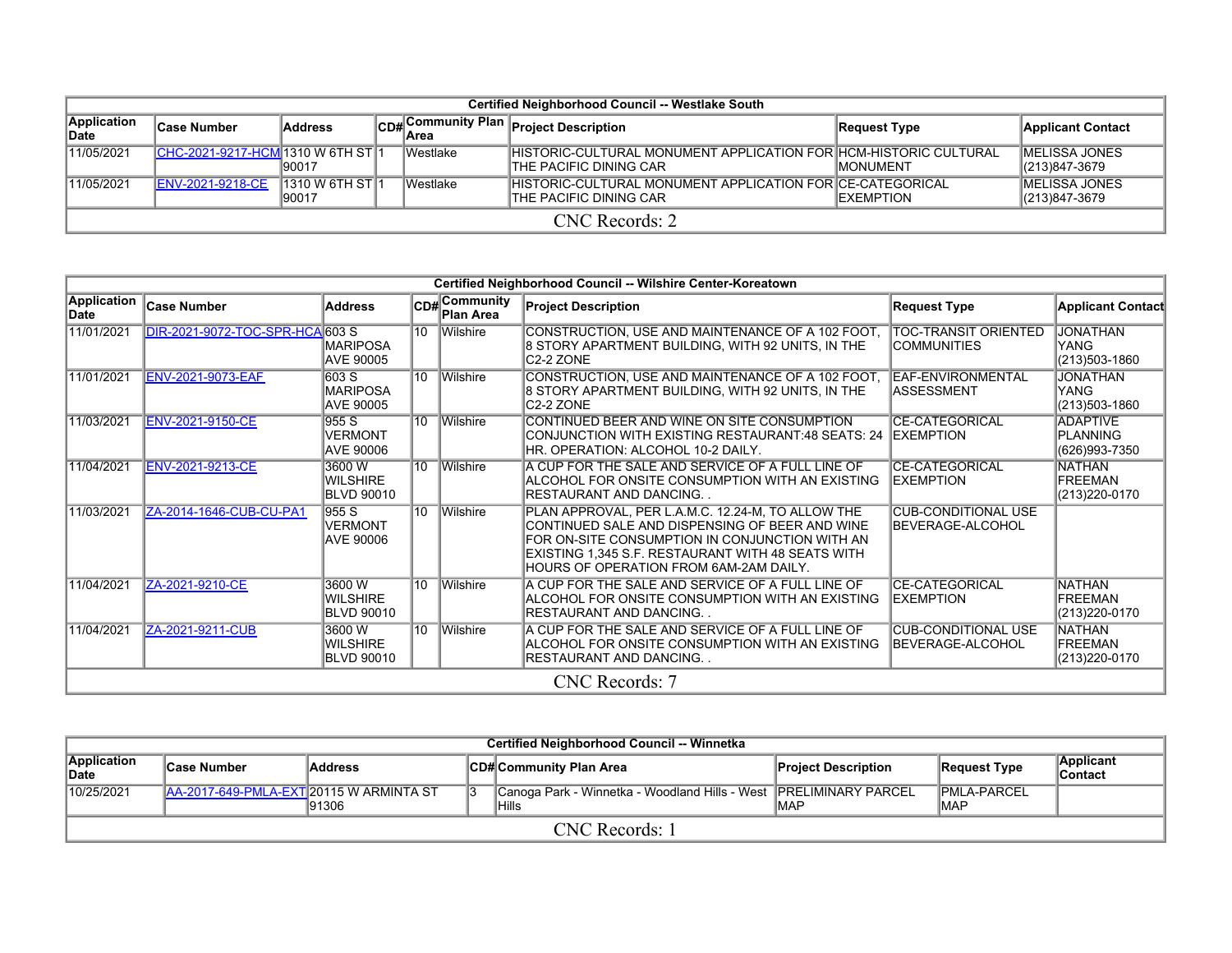|                      | <b>Certified Neighborhood Council -- None</b> |                                  |  |                                         |                                                                 |                                             |                                          |  |  |
|----------------------|-----------------------------------------------|----------------------------------|--|-----------------------------------------|-----------------------------------------------------------------|---------------------------------------------|------------------------------------------|--|--|
| Application<br>∣Date | Case Number                                   | <b>Address</b>                   |  | CD#Community Plan                       | <b>Project Description</b>                                      | <b>Request Type</b>                         | <b>Applicant Contact</b>                 |  |  |
| 11/01/2021           | ENV-2021-9065-CE 14930 W CORONA               | IDEL MAR 90272                   |  | Brentwood - Pacific<br><b>Palisades</b> | <b>OVERHEIGHT FENCE WITHIN A</b><br><b>IREQUIRED FRONT YARD</b> | <b>ICE-CATEGORICAL</b><br><b>IEXEMPTION</b> | BEN@CRESTREALESTATE.COM<br>(323)828-0522 |  |  |
| 11/01/2021           | ZA-2021-9064-F                                | 14930 W CORONA<br>IDEL MAR 90272 |  | Brentwood - Pacific<br><b>Palisades</b> | <b>OVERHEIGHT FENCE WITHIN A</b><br><b>IREQUIRED FRONT YARD</b> | <b>F-FENCE HEIGHT</b>                       | BEN@CRESTREALESTATE.COM<br>(323)828-0522 |  |  |
| CNC Records: 2       |                                               |                                  |  |                                         |                                                                 |                                             |                                          |  |  |

|                      | <b>Certified Neighborhood Council -- Unknown</b> |                                        |    |                                           |                                                                                                                                                               |                                     |                                                       |  |  |  |  |
|----------------------|--------------------------------------------------|----------------------------------------|----|-------------------------------------------|---------------------------------------------------------------------------------------------------------------------------------------------------------------|-------------------------------------|-------------------------------------------------------|--|--|--|--|
| Application<br>lDate | <b>Case Number</b>                               | <b>Address</b>                         |    | $ CD#$ Community<br>lPlan Area            | <b>Project Description</b>                                                                                                                                    | <b>Request Type</b>                 | <b>Applicant Contact</b>                              |  |  |  |  |
| 11/03/2021           | <b>AA-2021-9152-PMEX</b>                         | 13224 W OLD<br>IOAK LANE 90049         | 11 | <b>IBrentwood -</b><br>lPacific Palisades | <b>LOT LINE ADJUSTMENT</b>                                                                                                                                    | <b>PMEX-PARCEL MAP</b><br>EXEMPTION | <b>BENJAMIN</b><br><b>IESHAGHIAN</b><br>(323)828-0522 |  |  |  |  |
| 11/05/2021           | DIR-2021-9226-DRB-SPP 11738 W SAN                | IVICENTE BLVD<br>190049                | 11 | <b>IBrentwood -</b>                       | TENANT IMPROVEMENTS CONSISTING OF<br>IPacific Palisades IMODIFICATIONS TO WINDOWS AND AN AWNING AT UNIT<br>104 OF A MULTI-TENANT COMMERCIAL BUILDING.         | <b>DRB-DESIGN REVIEW</b><br>BOARD   | <b>MARGARET TAYLOR</b><br>(818)398-2740               |  |  |  |  |
| 11/05/2021           | <b>ENV-2021-9227-CE</b>                          | 11738 W SAN<br>IVICENTE BLVD<br>190049 | 11 | <b>IBrentwood -</b>                       | TENANT IMPROVEMENTS CONSISTING OF<br><b>IPacific Palisades IMODIFICATIONS TO WINDOWS AND AN AWNING AT UNIT</b><br>1104 OF A MULTI-TENANT COMMERCIAL BUILDING. | CE-CATEGORICAL<br>EXEMPTION         | <b>MARGARET TAYLOR  </b><br>(818) 398-2740            |  |  |  |  |
|                      | CNC Records: 3                                   |                                        |    |                                           |                                                                                                                                                               |                                     |                                                       |  |  |  |  |

## Total Records: 75

Cases that have revised case numbers, 10/24/2021 to 11/06/2021

Address

| Change<br>Date | IOld Case Number                         | New Case Number                   |                                     | ІCД |
|----------------|------------------------------------------|-----------------------------------|-------------------------------------|-----|
|                | 11/05/2021  DIR-2020-929-TOC-SPR         | DIR-2020-929-TOC-SPR-VHCA         | 1001 S PARK VIEW<br><b>ST 90006</b> |     |
|                | 11/01/2021  CPC-2020-3143-DB-CDO-SPR-HCA | CPC-2020-3143-DB-MCUP-CDO-SPR-HCA | <b>5411 W WILSHIRE</b>              |     |